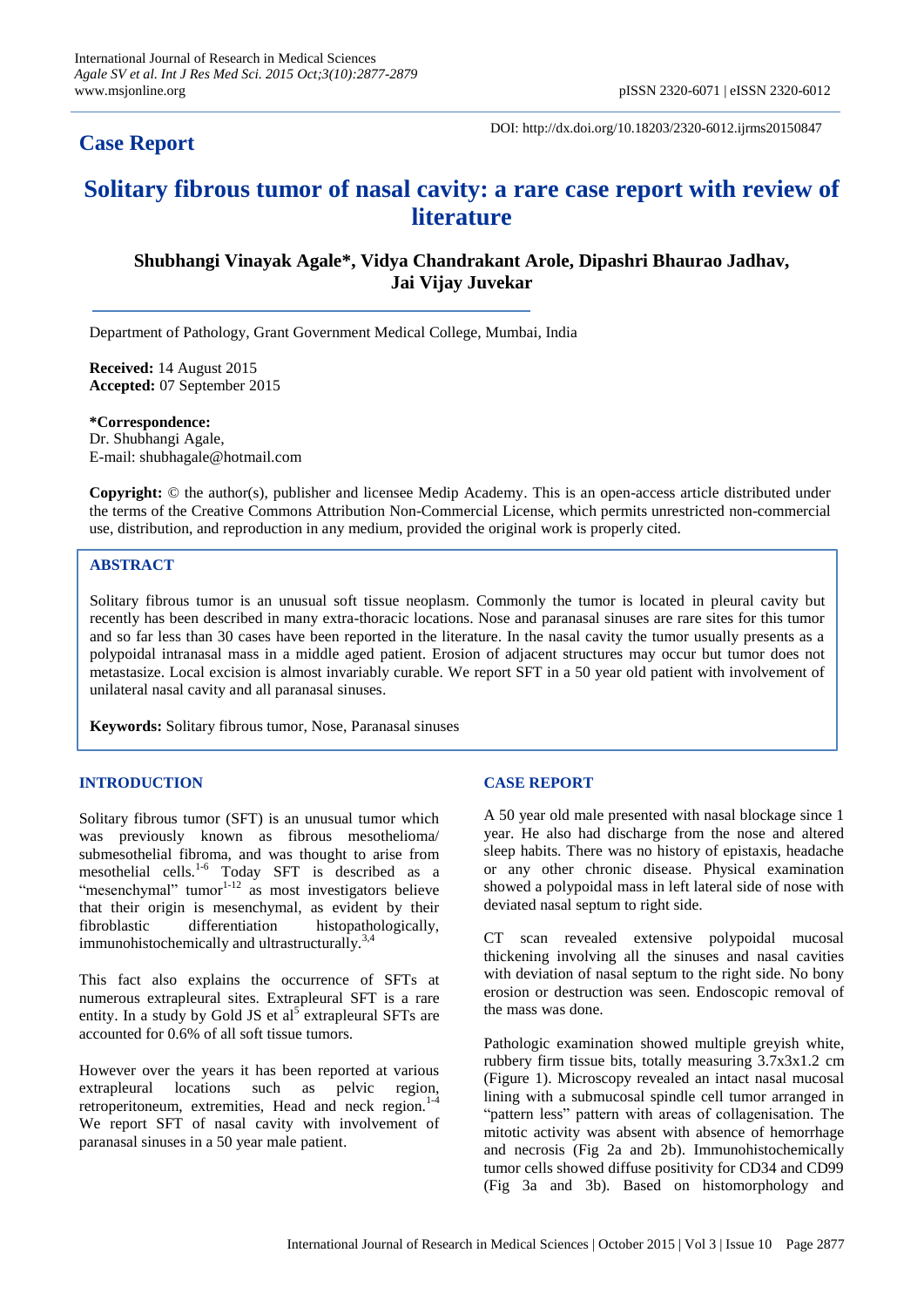immunohistochemistry the diagnosis of solitary fibrous tumor was rendered.



**Figure 1: Grossly tumor was in multiple bits and totally measured 3.7x3x1.2 cm. Cut surface of tumor was solid, greyish white glistening with no areas of haemorrhage or necrosis.**



Fig. 2a

Fig 2b

**Figure 2a: Microscopic examination showed "pattern less pattern" of spindle cells without necrosis (H&E, X40). 2b: Focally tumor showed high cellularity with spindle cells arranged in fascicles, spindle cells had indistinct cytoplasmic margins and were embedded in collagenous matrix, and nuclei were plump to spindle with low mitotic activity (H&E, X400).**



#### **Figure 3a & 3b: Immunohistochemically cells showed diffuse cytoplasmic positivity for CD34 and CD 99.**

### **DISSCUSION**

SFT was thought to be exclusively located in the thoracic cavity as a pleural tumor.<sup>1</sup> In head and neck region SFT may involve meninges, oral cavity, orbit, soft tissue of head and neck, upper respiratory tract, nasal cavity,

paranasal sinuses, salivary glands, thyroid, parapharyngeal space and tongue.1-4

The first case in the English literature of a solitary fibrous tumor arising in nasal cavity was reported by String fellow in 1996 in a 59 year old woman.<sup>13</sup> In a review of literature, Alobid et  $al<sup>14</sup>$  have mentioned 21 cases of primary SFT arising in nasal cavity and paranasal sinuses. Ahire et  $aI^{10}$  have reported a case of SFT involving maxillary sinus and have mentioned that previously only 24 cases of SFT of nose and paranasal sinuses are reported in English literature.

To the best of our knowledge there are total 28 reported cases of SFT till date, involving nasal cavity including a case reported by Mathew et al. $\overline{6}$  So the present case will be 29th case of solitary fibrous tumor of nose and paranasal sinuses.

Nasal SFT usually presents with unilateral nasal mass, nasal obstruction, rhinorrhoea, headache and epistaxis.<sup>3,11</sup> Other signs and symptoms such as epiphora, facial pain, visual disturbances can also be present.<sup>3,8,11</sup> Rhinoscopically nasal SFT is of 2 types (i) Greyish pinkish solid glistening tumor with smooth surface (ii) Rough reddish mass that bleeds easily.<sup>2</sup>

CT scan appearance is usually nonspecific with reactive remodelling of nasal bone.<sup>2,3</sup> Clinically and radiologically differential diagnosis of nasal cavity SFT is nasopharyngeal angiofibroma, nasopharyngeal carcinoma, hemangio-pericytoma, benign and malignant fibrous histiocytoma and fibrosarcoma. $4,9,11$ 

Pathological examination is decisive diagnostically and therapeutically.<sup>3</sup> However pathological diagnosis is difficult as the tumor has histologic features that may mimic other soft tissue tumors such as schwannoma, benign and malignant fibrous histiocytoma, nasopharyngeal angiofibroma and fibrosarcoma.<sup>3-10</sup>

Macroscopically SFT is polypoidal, well circumscribed tan rubbery mass.<sup>2,3</sup> Cut surface is usually tan, firm with whorled or nodular pattern.<sup>8</sup> Histopathologically SFT is a low grade neoplasm of variable cellularity and characteristic "patterenless" pattern. The prominent features are spindle cells arranged randomly in collagenised stroma with keloid like ropy collagen and blood vessels with hemagio-pericytomatous pattern.<sup>2,6,8</sup>

Nasopharyngeal angiofibroma is a common benign neoplasm of nasal cavity seen commonly in adolescent males. These tumors have characteristic histology of bland spindle cells admixed with many variable sized blood vessels. Similar to SFT the cellularity is low with bland looking spindle cells but presence of characteristic "patternless" pattern and collagenous background helps in differentiating SFT from nasopharyngeal angiofibroma. $7,9$